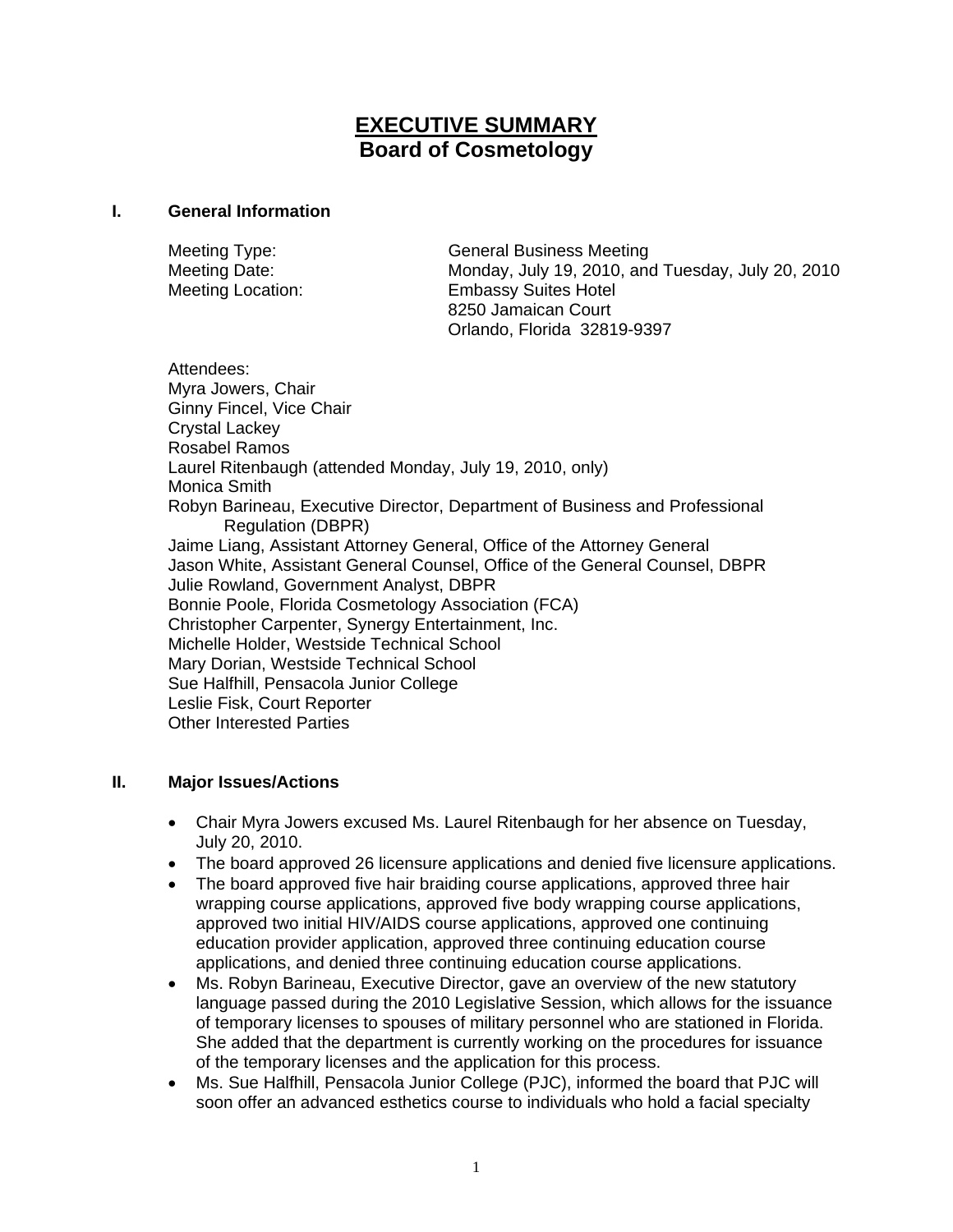registration. She advised the board that several salons, spas and medical practices have indicated that there is a need for advanced training in the esthetics area, and PJC created this program based on these requests. They understand that no additional registration will be offered through the Department of Business and Professional Regulation. Ms. Michelle Holder, Westside Technical School, informed the board that their institution will also begin offering a similar program.

- Ms. Holder informed the board that she attended a meeting conducted by the Department of Education regarding the creation of a natural hair license. She added that the organizers of the meeting are interested in expanding the hair braider's registration to include extensions and require additional classroom instruction. Ms. Holder added that this natural hair license would fragment the cosmetologist license. Ms. Bonnie Poole, Florida Cosmetology Association (FCA), indicated that the FCA would oppose such a legislative proposal.
- The board voted to send Chair Jowers and Ms. Barineau to the 2010 annual meeting of the National Interstate Council of State Boards of Cosmetology in Seattle, Washington.
- Ms. Barineau informed the board that as of March 31, 2010, the balance in their operating account was over \$1.1 million, and the balance in their unlicensed activity account was over \$901,000. She added that the five-year projections do not include the fee increases to certain fees, which were effective on July 1, 2010. She will provide the board with the financial report for the fiscal year ending June 30, 2010, at the October meeting.
- Ms. Barineau informed the board that Florida will be the host state for the 2011 annual meeting of the National Interstate Council of State Boards of Cosmetology. The meeting will be conducted in Fort Lauderdale.
- Ms. Barineau informed the board that service of process of Administrative Complaints will change in accordance with legislation that passed during the 2010 Legislative Session. She will meet with Ms. Jaime Liang, Assistant Attorney General, discuss the changes, and discuss any impact at the board's October meeting.
- The board voted to approve the changes to Rule 61G5-22.017, Florida Administrative Code – Minimum Curriculum for Facial Specialty Training, and asked Ms. Liang to move forward with adoption:

61G5-22.017 – Minimum Curriculum for Facial Specialty Training.

(1) At a minimum, the curriculum of schools and programs specified in Section 477.0201, F.S., shall include the following hours of instruction in the indicated theory items:

| <b>TOPIC</b>                                |                 |
|---------------------------------------------|-----------------|
| (a) Florida Laws and Rules                  | <u>5</u>        |
| (b) HIV and AIDS                            | <u>4</u>        |
| (c) Sanitation                              | <u> 10</u>      |
| (d) Ethics                                  | $\overline{2}$  |
| (e) Basics of Electricity                   | 8               |
| (f) Facial Techniques and Contraindications | <u>66</u>       |
| (g) Product Chemistry                       | $\underline{8}$ |
| (h) Hair Removal                            | 2.5             |
| (i) Makeup                                  | $\overline{2}$  |
| Skin Theory, Disease and Disorders of the   | 85              |
| Skin                                        |                 |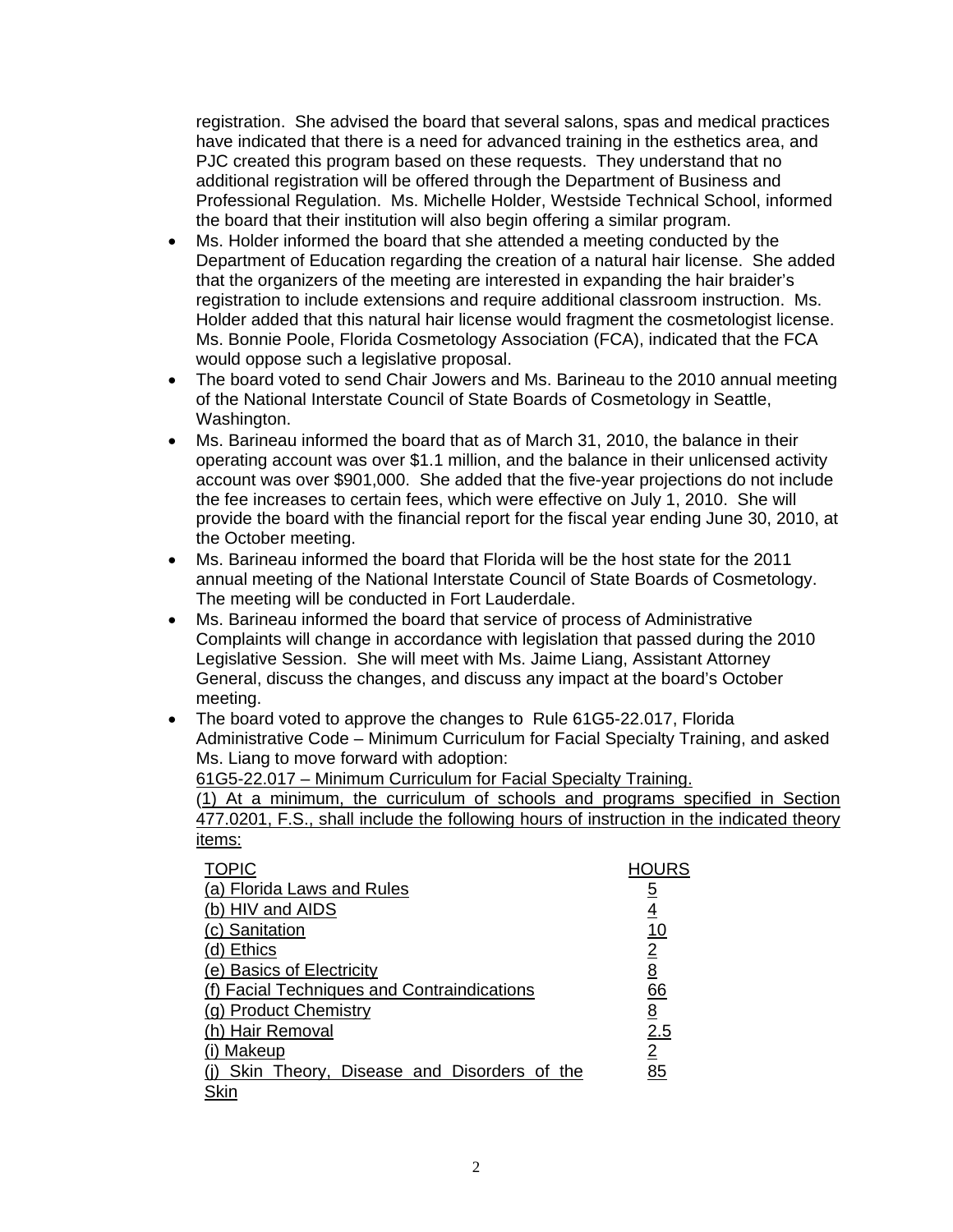(2) The curriculum shall also include the performance of the following specified services as indicated as well as the estimated total number of hours needed to complete the required number of services:

| <b>TYPE OF SERVICE</b>                                              | NUMBER OF<br><b>SERVICES</b> | <b>HOURS REQUIRED</b> |
|---------------------------------------------------------------------|------------------------------|-----------------------|
| Facials,<br>manual<br>(a)<br>and<br>mechanical, including<br>masks, | 40                           | 40                    |
| packs or treatments which must                                      |                              |                       |
| be performed on a variety of skin                                   |                              |                       |
| types including normal, oily, dry,                                  |                              |                       |
| combination, problem, and mature                                    |                              |                       |
| (b) Set up, use and maintenance                                     | $\overline{5}$               | <u>1.25</u>           |
| of electrical devices                                               |                              |                       |
| (c)<br><u>Hair __</u><br>including<br>removal,                      | <u> 20</u>                   | $\overline{5}$        |
| tweezing, waxing, threading, and                                    |                              |                       |
| sugaring                                                            |                              |                       |
| (d)<br>Makeup application for both                                  | 10                           | $\overline{5}$        |
| day time and nighttime looks                                        |                              |                       |
| <u>(e) Lash and brow tinting</u>                                    | <u> 10</u>                   | $\overline{5}$        |
| Eyelash application, including                                      | 10                           | 10                    |
| strip lashes, individual lashes, and                                |                              |                       |
| semi-permanent lashes                                               |                              |                       |
| (g) Manual Extractions                                              | <u>5</u>                     | <u>1.25</u>           |

(3) Definition of Services: Services shall be a facial, a client consultation/skin analysis; exfoliation, either manual, mechanical or chemical; cleansing; toning; manipulations; and packs, masks, or other treatments as needed.

This change is intended to make it clear in the minimum curriculum rule chapter as to what the requirements are for a stand-alone facial specialty program compared to the facial and skin care requirements included within the cosmetology curriculum.

• The board voted to approve the changes to Rule 61G5-22.006, Florida Administrative Code – Facials (Including Skin Care and Hair Removal), and asked Ms. Liang to move forward with adoption:

(1) Objective: To gain information and knowledge to give a facial massage treatment using oils, creams, lotions, or other preparations to properly protect the client from significant damage and to describe chemicals, implements and techniques used in hair removal.

(2) Learning Objectives:

(a) To explain the structure and function of skin;

(b) To describe diseases of the glands;

(c) To recognize lesions;

(d) To describe basic facial massage movements;

(e) To recognize and define the various types of corrective facials;

(f) To describe products used and the purpose of each;

(g) To understand the purpose and effects of muscle toning;

(h) To describe the benefits and nature of light therapy;

(i) To analyze and correct improper brow shapings;

(j) To describe the proper steps in removing hair through tweezing or waxing; and

(k) To understand the safety precautions to follow in the use of electrical apparatus in hair removal;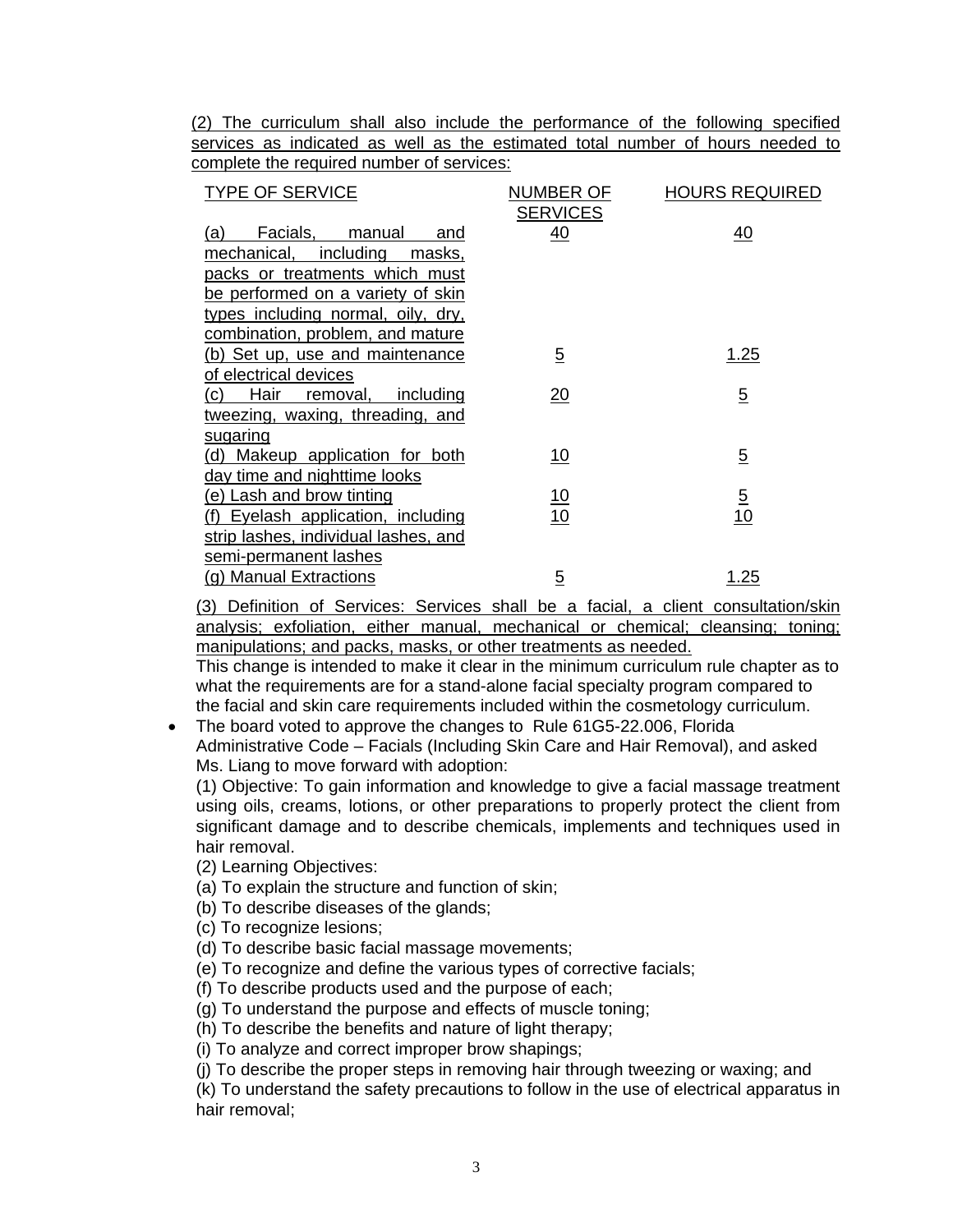(l) To apply make-up.

(3) Performance Objectives:

(a) To use the materials and equipment required in giving facials;

(b) To perfect procedures and manipulations;

(c) To use the proper steps and safety precautions in giving facial treatments for varied types of skin;

(d) To analyze and correct improper brow shapings; and

(e) To remove superfluous hair on the head, face or neck through epilation and/or depilation, excluding electrolysis.

(4) Services required: ten (10).

(5) Definition of Services: Services shall be a facial, a client consultation/skin analysis; exfoliation, either manual, mechanical or chemical; cleansing; toning; manipulations; and packs, masks, or other treatments as needed.

(6) At a minimum, the curriculum of schools and programs specified in Section 477.0201, F.S., shall include the following hours of instruction in the indicated theory items:

| TOPIC                                         | <b>HOURS</b> |
|-----------------------------------------------|--------------|
| (a) Florida Laws and Rules                    | 5            |
| (b) HIV and AIDS                              | 4            |
| (c) Sanitation                                | 40           |
| $(d)$ Ethics                                  | 2            |
| (e) Basics of Electricity                     | 8            |
| (f) Facial Techniques and Contraindications   | 66           |
| (g) Product Chemistry                         | 8            |
| (h) Hair Removal                              | 2.5          |
| (i) Makeup                                    | 2            |
| (j) Skin Theory, Disease and Disorders of the | 85           |
| Skin                                          |              |

(7) The curriculum shall also include the performance of the following specified services as indicated as well as the estimated total number of hours needed to complete the required number of services:

| <b>TYPE OF SERVICE</b>                                                                                                                                                                                   | NUMBER OF<br><b>SERVICES</b> | <b>HOURS REQUIRED</b> |
|----------------------------------------------------------------------------------------------------------------------------------------------------------------------------------------------------------|------------------------------|-----------------------|
| (a) Facials, manual and<br>mechanical, including masks,<br>packs or treatments which must<br>be performed on a variety of skin<br>types including normal, oily, dry,<br>combination, problem, and mature | 40                           | 40                    |
| (b) Set up, use and maintenance<br>of electrical devices                                                                                                                                                 | 5                            | <u> 1.25</u>          |
| (c) Hair removal, including<br>tweezing, waxing, threading, and<br>sugaring                                                                                                                              | 20                           | 5                     |
| (d) Makeup application for both<br>day time and nighttime looks                                                                                                                                          | 40                           | 5                     |
| (e) Lash and brow tinting<br>(f) Eyelash application, including                                                                                                                                          | 40<br>40                     | 5<br>40               |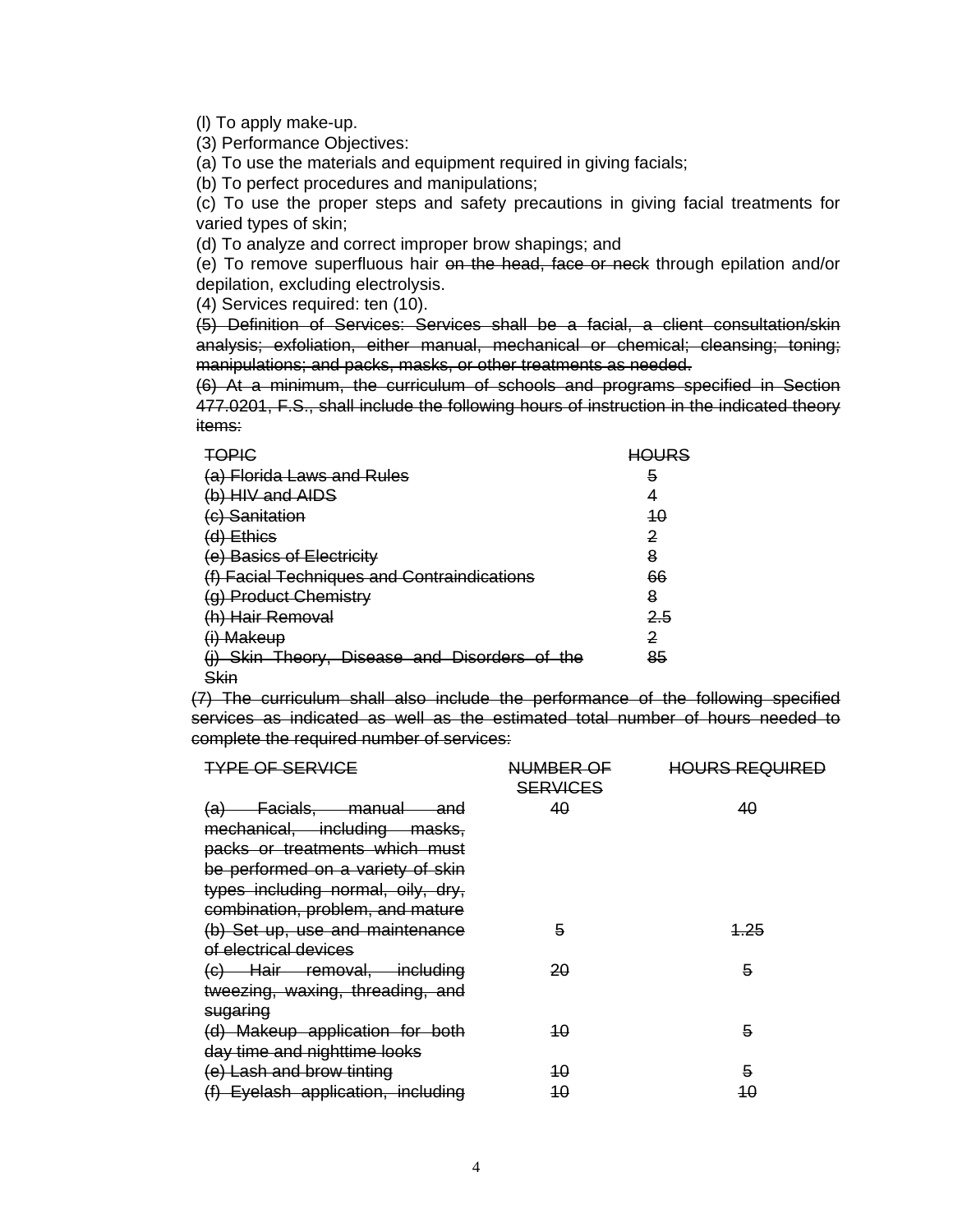strip lashes, individual lashes, and semi-permanent lashes (g) Manual Extractions 6 1.25

This changed is intended to remove the portion related to the stand-alone facial specialty program compared to the facial and skin care requirements included within the cosmetology curriculum.

- The board approved the following change to the title of Rule 61G5-31.004, Florida Administrative Code – Hair Braiding, and Hair Wrapping, and Body Wrapping Course Requirements, and asked Ms. Liang to move forward with adoption.
- The board asked that reference dates be included in hair braiding, hair wrapping, body wrapping, and initial HIV/AIDS course materials. The board will discuss this topic at the October meeting.
- The board briefly discussed keratin treatments and formaldehyde contained in keratin products. The board would like to promulgate a rule to require all salons to maintain copies of Manufacturer Safety Data Sheets (MSDSs) on all products used in a salon so that inspectors can see how much keratin is contained in any particular product. If salons do not have MSDSs on all products, the board would like to be able to issue a citation. Ms. Liang is going to research this initiative for further discussion at the October meeting.
- The board considered 25 disciplinary cases, which included two Recommended Orders.
- Mr. Jason White, Assistant General Counsel, reported that as of June 17, 2010, there were 333 cosmetology cases in the legal section.
- Ms. Barineau informed the board of the following meeting dates and locations:
	- October 25 and 26, 2010 Gainesville
	- January 24 and 25, 2011 Fernandina Beach
	- April 18 and 19, 2011 Tampa

## **III. Legislation/Rule Promulgation**

- Ms. Liang will move forward with adoption of the changes to Rule 61G5-22.017, Florida Administrative Code – Minimum Curriculum for Facial Specialty Training.
- Ms. Liang will move forward with adoption of the changes to Rule 61G5-22.017, Florida Administrative Code – Minimum Curriculum for Facial Specialty Training.
- The board approved the following change to the title of Rule 61G5-31.004, Florida Administrative Code – Hair Braiding, and Hair Wrapping, and Body Wrapping Course Requirements, and asked Ms. Liang to move forward with adoption.

## **IV. Action Required**

- Ms. Liang will prepare final orders from this meeting for filing with the Agency Clerk's Office.
- Ms. Barineau and Ms. Liang will meet to discuss the changes to service of process and report on this issue at the October meeting.
- The board will discuss requiring source material dates for all hair braiding, hair wrapping, body wrapping, and initial HIV/AIDS courses at the October meeting.